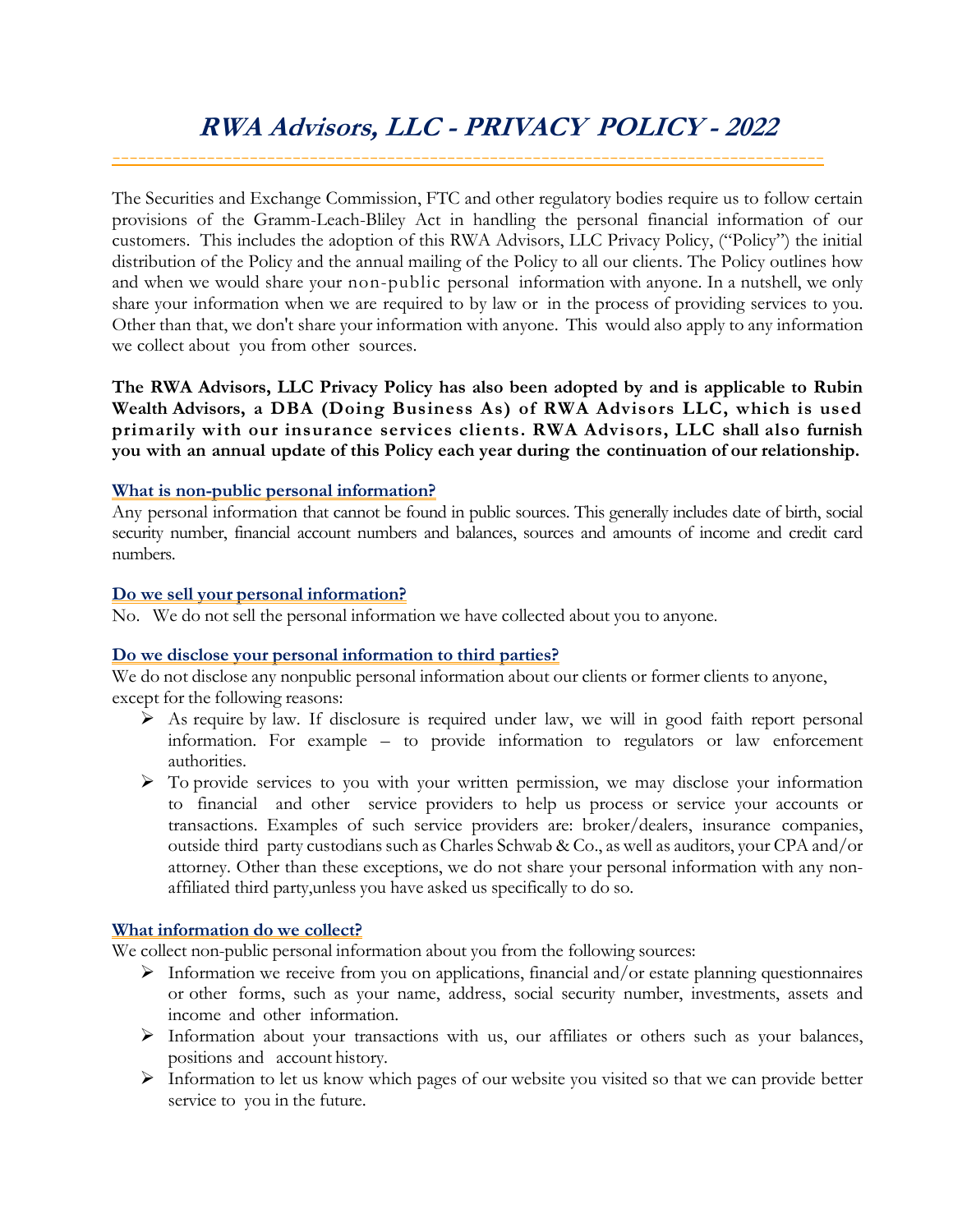#### **How do we protect your information?**

We restrict access to nonpublic information about you to employees who need to know it in order to provide you with advisory services under the terms of our Advisory Agreement. We maintain physical, electronic and procedural safeguards to guard your nonpublic personal information.

#### **What if we decide to change its policy of information disclosure in the future?**

You will be notified in advance of the changes. You will have the choice to "opt-out" by calling us at (561)288-1160, sending us an email or leaving us a message on our website at  $http://rubinwealthadvisors.com$ 

#### **Is there additional information that we are required to make available to you?**

Yes. We are required to annually offer you our required Securities and Exchange Commission disclosures as they appear in SEC Forms ADV-2A, and we are hereby doing so. These forms describe our advisory services, fees, sources of potential conflicts of interest and professional backgrounds of our advisors. Please let us know if you would like us to e-mail you a copy. It is also posted on our website, [www.rubinwealthadvisors.com](http://www.rubinwealthadvisors.com/) .

#### **Do we do business with others on your behalf?**

Yes. We do business with many firms which help us provide services and products to our clients. These firms allow us to provide services such as portfolio management, financial reporting, financial and estate planning and an on-line portal to our clients. They also allow us to utilize online data reporting, storage, and backup services. We have consciously chosen different providers to diversify the privacy risk and data loss risk. Each of these providers utilize advanced data security procedures such as 128-bit encryption, dual redundant firewalls, and most use two geographically distinct locations for backups. To make it easy for you we have included whom those companies are, what they do for us and you and a direct link to their latest privacy policies.

**Adhesion Wealth Advisor Solutions -** Since 1999, Adhesion has been an industry leader in providing sophisticated, customized investment solutions, integrated with practice management tools and outsourced back- and middle- office, to wealth advisory firms. The services they provide include portfolio rebalancing and reconciliation. Their sole interest is to help wealth advisory firms be successful.

http://www.adhesionwealth.com/integrated-solution/securing-your-data.shtml

**Blueleaf** - Blueleaf is our account aggregation software with safe, simple, personal financial tracking for our clients. Blueleaf simplifies tracking all your savings and long-term financial goals while making everything you own transparent, understandable, and controllable. It is extremely safe as it only has a reporting function.

<http://www.blueleaf.com/privacy-policy/>